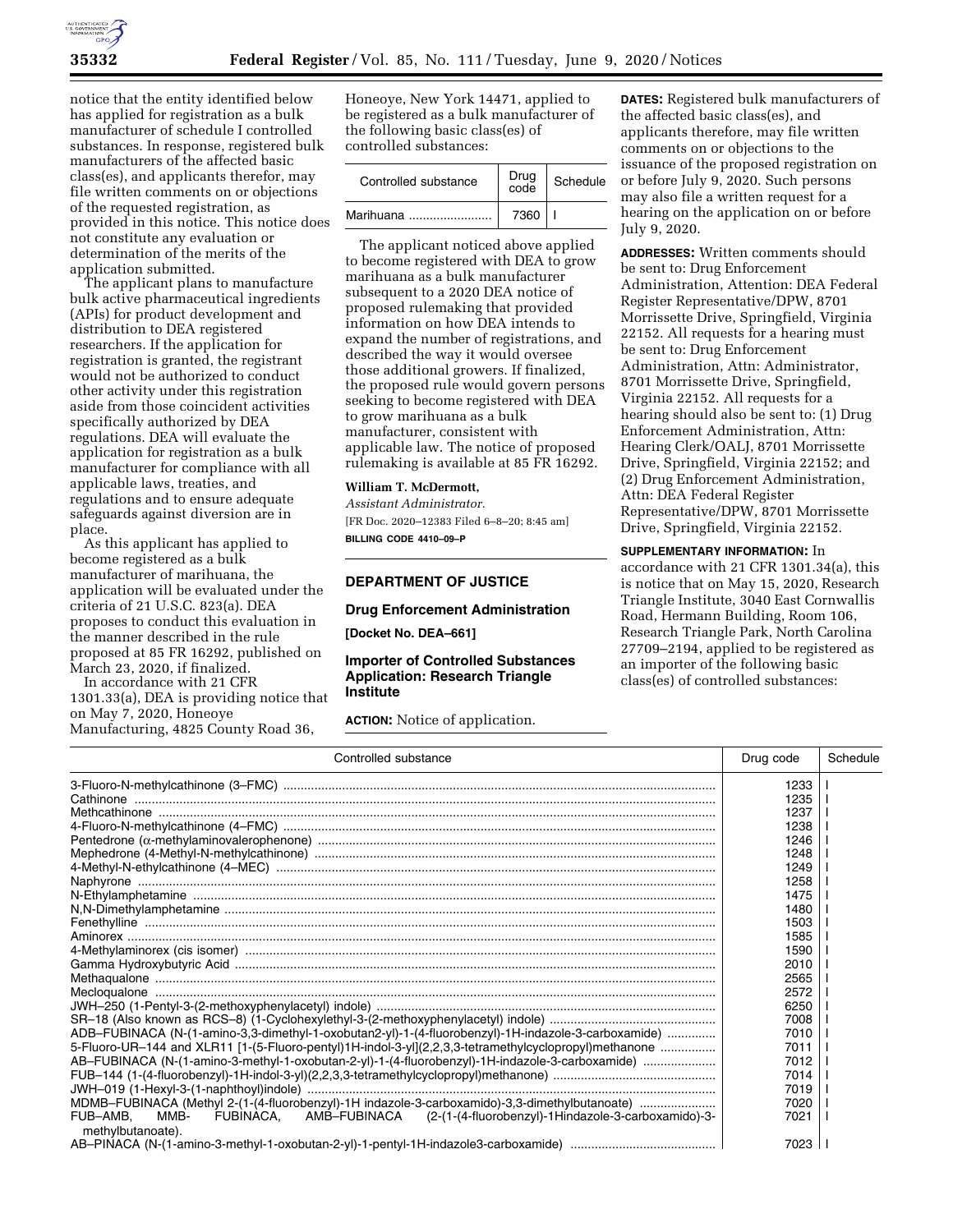Ξ

| Controlled substance                                                                                  | Drug code    | Schedule |
|-------------------------------------------------------------------------------------------------------|--------------|----------|
|                                                                                                       | 7024         |          |
| 5F-AB-PINACA (N-(1-amino-3-methyl-1-oxobutan-2 yl)-1-(5-fluoropentyl)-1 H-indazole-3-carboxamide)     | 7025         |          |
| AB-CHMINACA (N-(1-amino-3-methyl-1-oxobutan-2-yl)-1-(cyclohexylmethyl)1H-indazole-3-carboxamide       | 7031         | H        |
|                                                                                                       |              | H        |
| MAB-CHMINACA (N-(1-amino-3,3dimethyl-1-oxobutan-2-yl)-1-(cyclohexylmethyl)-1H-indazole-3-carboxamide) | 7032         |          |
|                                                                                                       | 7033         | ı<br>J.  |
| 5F-ADB; 5F-MDMB-PINACA (Methyl 2-(1-(5 fluoropentyl)-1H-indazole-3-carboxamido)-3,3dimethylbutanoate) | 7034<br>7035 |          |
|                                                                                                       | 7036         | J.       |
|                                                                                                       | 7041         |          |
| MDMB-CHMICA,<br>MMB-CHMINACA<br>2-(1-(cyclohexylmethyl)-1H-indole-3-carboxamido)-<br>(Methyl          | 7042         | H        |
| 3,3dimethylbutanoate).                                                                                |              |          |
| MMB-CHMICA, AMB-CHMICA (methyl 2-(1-(cyclohexylmethyl)-1 H-indole-3-carboxamido)-3methylbutanoate)    | 7044         |          |
| FUB-AKB48, FUB-APINACA, AKB48 N-(4-FLUOROBENZYL) (N-(adamantan-1-yl)-1-(4-fluorobenzyl)-1H-indazole-  | 7047         | ı        |
| 3-carboximide).                                                                                       |              |          |
|                                                                                                       | 7048         |          |
|                                                                                                       | 7049         |          |
|                                                                                                       | 7081         |          |
| 5F-CUMYL-PINACA, SGT-25 (1-(5-fluoropentyl)-N-(2-phenylpropan-2-yl)-1H-indazole-3-carboxamide)        | 7083         |          |
| 5F-CUMYL-P7AICA (1-(5-fluoropentyl)-N-(2-phenylpropan-2-yl)-1 H-pyrrolo[2,3-b]pyridine-3carboxamide)  | 7085         |          |
| 4-CN-CUMYL-BUTINACA (1-(4-cyanobutyl)-N-(2-phenylpropan-2-yl)-1 H-indazole-3-carboxamide)             | 7089         |          |
|                                                                                                       | 7104         |          |
|                                                                                                       | 7118         |          |
| JWH-122 (1-Pentyl-3-(4-methyl-1-naphthoyl) indole) ………………………………………………………………………………                     | 7122         |          |
|                                                                                                       | 7144         |          |
|                                                                                                       | 7173         |          |
|                                                                                                       | 7200         |          |
|                                                                                                       | 7201         |          |
|                                                                                                       | 7203         |          |
|                                                                                                       | 7221         |          |
|                                                                                                       | 7222         | H        |
|                                                                                                       | 7225         | H        |
|                                                                                                       | 7245         | H        |
|                                                                                                       | 7246         | H        |
|                                                                                                       | 7249         |          |
|                                                                                                       | 7260         | ı        |
|                                                                                                       | 7297         | ı        |
|                                                                                                       | 7298         | H        |
|                                                                                                       | 7315         |          |
|                                                                                                       | 7348         |          |
|                                                                                                       | 7350         |          |
|                                                                                                       | 7374         |          |
|                                                                                                       | 7381         |          |
|                                                                                                       | 7385         |          |
|                                                                                                       | 7390         |          |
|                                                                                                       | 7391         |          |
|                                                                                                       | 7392         |          |
|                                                                                                       | 7395         |          |
|                                                                                                       | 7396         |          |
|                                                                                                       | 7398         |          |
|                                                                                                       | 7399         |          |
|                                                                                                       | 7400         |          |
|                                                                                                       | 7401         |          |
|                                                                                                       | 7402         |          |
|                                                                                                       | 7404         |          |
|                                                                                                       | 7405         |          |
|                                                                                                       | 7411         |          |
|                                                                                                       | 7415         |          |
|                                                                                                       | 7431         |          |
|                                                                                                       | 7432         |          |
|                                                                                                       | 7433         |          |
|                                                                                                       | 7434         |          |
|                                                                                                       | 7435         |          |
|                                                                                                       | 7437         |          |
|                                                                                                       | 7438         |          |
|                                                                                                       | 7439         |          |
|                                                                                                       | 7443         |          |
|                                                                                                       | 7446         |          |
|                                                                                                       | 7455         |          |
|                                                                                                       | 7458         |          |
|                                                                                                       | 7470         |          |
|                                                                                                       | 7473         |          |
|                                                                                                       | 7482<br>7484 |          |
|                                                                                                       | 7493         |          |
|                                                                                                       |              |          |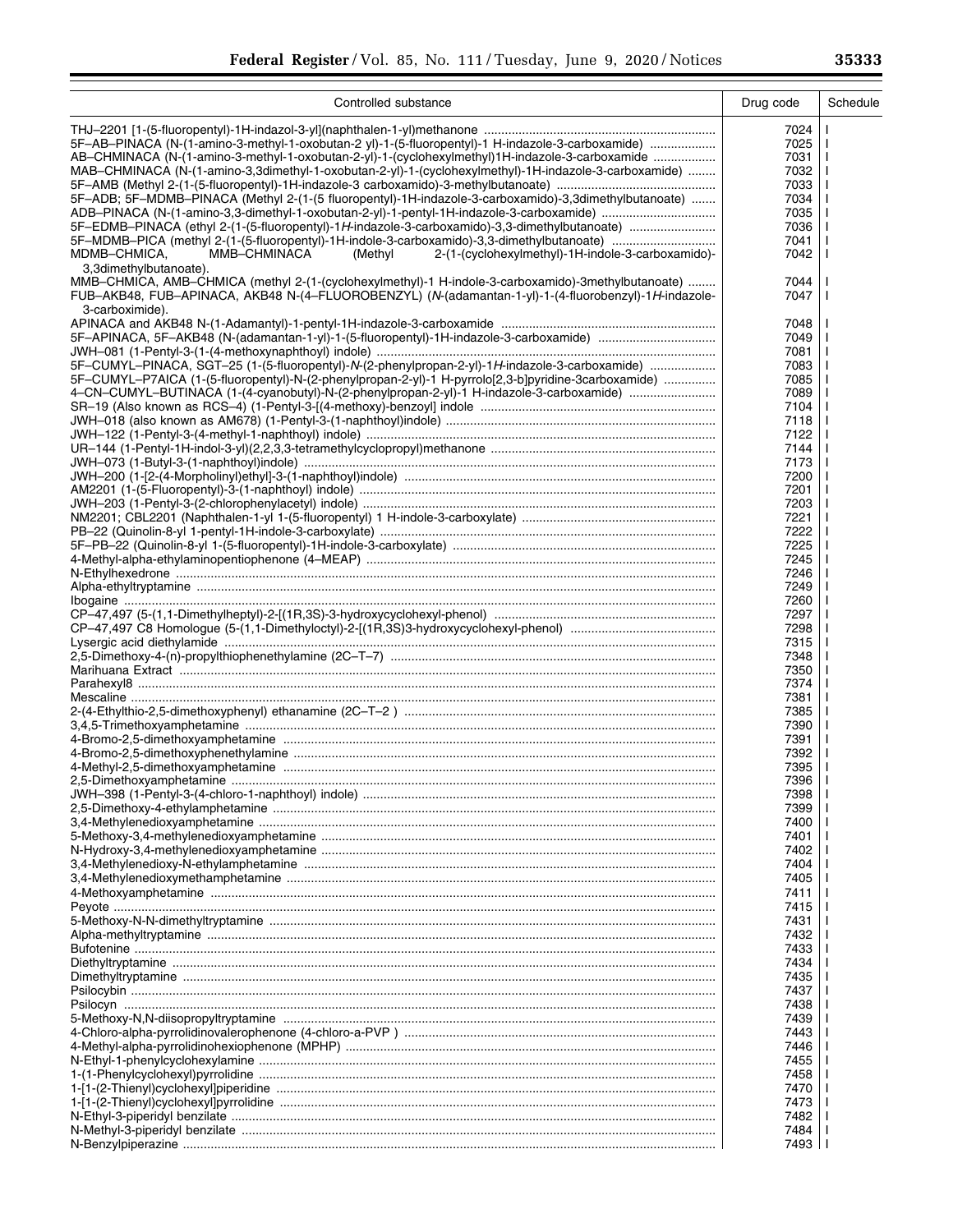$\equiv$ 

| Controlled substance | Drug code    | Schedule |
|----------------------|--------------|----------|
|                      | 7498         |          |
|                      | 7508         |          |
|                      | 7509         |          |
|                      | 7517         |          |
|                      | 7518         |          |
|                      | 7519         |          |
|                      | 7521<br>7524 |          |
|                      | 7532         |          |
|                      | 7535         |          |
|                      | 7536         |          |
|                      | 7537         |          |
|                      | 7538         |          |
|                      | 7540<br>7541 |          |
|                      | 7542         |          |
|                      | 7543         |          |
|                      | 7544         |          |
|                      | 7545         |          |
|                      | 7546         |          |
|                      | 7548         |          |
|                      | 7694         |          |
|                      | 9051<br>9052 |          |
|                      | 9053         |          |
|                      | 9054         |          |
|                      | 9055         |          |
|                      | 9056         |          |
|                      | 9070         |          |
|                      | 9145<br>9168 |          |
|                      | 9200         |          |
|                      | 9301         |          |
|                      | 9302         |          |
|                      | 9304         |          |
|                      | 9305         |          |
|                      | 9306<br>9307 |          |
|                      | 9308         |          |
|                      | 9309         |          |
|                      | 9312         |          |
|                      | 9313         |          |
|                      | 9314         |          |
|                      | 9315<br>9319 |          |
|                      | 9335         |          |
|                      | 9560         |          |
|                      | 9601         |          |
|                      | 9602         |          |
|                      | 9603         |          |
|                      | 9604<br>9605 |          |
|                      | 9606         |          |
|                      | 9607         |          |
|                      | 9608         |          |
|                      | 9609         |          |
|                      | 9611         |          |
|                      | 9612         |          |
|                      | 9613<br>9615 |          |
|                      | 9616         |          |
|                      | 9617         |          |
|                      | 9618         |          |
|                      | 9619         |          |
|                      | 9621         |          |
|                      | 9622<br>9623 |          |
|                      | 9624         |          |
|                      | 9625         |          |
|                      | 9626         |          |
|                      | 9627         |          |
|                      | 9628         |          |
|                      | 9629<br>9631 |          |
|                      |              |          |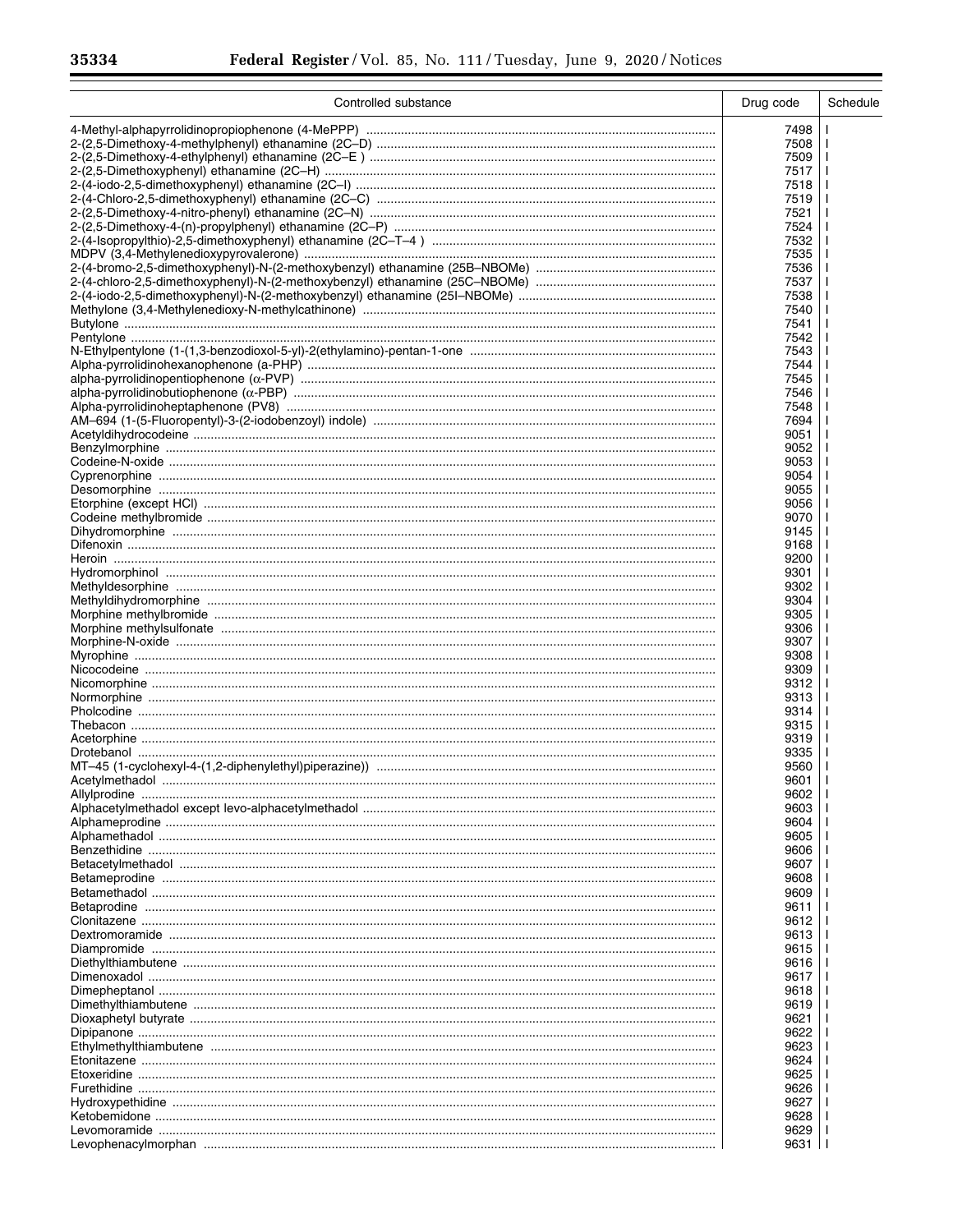$\equiv$ 

| Controlled substance                                                                                             | Drug code    | Schedule |
|------------------------------------------------------------------------------------------------------------------|--------------|----------|
|                                                                                                                  | 9632         |          |
|                                                                                                                  | 9633         |          |
|                                                                                                                  | 9634         |          |
|                                                                                                                  | 9635<br>9636 |          |
|                                                                                                                  | 9637         |          |
|                                                                                                                  | 9638         |          |
|                                                                                                                  | 9641         |          |
|                                                                                                                  | 9642         |          |
|                                                                                                                  | 9643         |          |
|                                                                                                                  | 9644<br>9645 |          |
|                                                                                                                  | 9646         |          |
|                                                                                                                  | 9647         |          |
|                                                                                                                  | 9649         |          |
|                                                                                                                  | 9661         |          |
|                                                                                                                  | 9663         |          |
|                                                                                                                  | 9750<br>9811 |          |
|                                                                                                                  | 9812         |          |
|                                                                                                                  | 9813         |          |
|                                                                                                                  | 9814         |          |
|                                                                                                                  | 9815         |          |
|                                                                                                                  | 9816<br>9821 |          |
|                                                                                                                  | 9822         |          |
|                                                                                                                  | 9823         |          |
|                                                                                                                  | 9824         |          |
|                                                                                                                  | 9825         |          |
|                                                                                                                  | 9826         |          |
|                                                                                                                  | 9827<br>9830 |          |
|                                                                                                                  | 9831         |          |
|                                                                                                                  | 9832         |          |
|                                                                                                                  | 9833         |          |
|                                                                                                                  | 9834         |          |
|                                                                                                                  | 9835<br>9836 |          |
|                                                                                                                  | 9837         |          |
|                                                                                                                  | 9838         |          |
|                                                                                                                  | 9840         |          |
|                                                                                                                  | 9843         |          |
|                                                                                                                  | 9845         |          |
|                                                                                                                  | 9847<br>9850 |          |
|                                                                                                                  | 1631         | Ш        |
|                                                                                                                  | 1724         | Ш        |
| Amobarbital                                                                                                      | 2125         | -H       |
|                                                                                                                  | 2270         | Ш        |
| Secobarbital                                                                                                     | 2315         | Ш        |
| Dronabinol in an oral solution in a drug product approved for marketing by the U.S. Food and Drug Administration | 2550<br>7365 | Ш<br>Ш   |
|                                                                                                                  | 7379         | Ш        |
|                                                                                                                  | 7460         | Ш        |
|                                                                                                                  | 7471         | Ш        |
|                                                                                                                  | 8333         | Ш        |
|                                                                                                                  | 8501<br>8603 | Ш<br>Ш   |
|                                                                                                                  | 9010         | Ш        |
|                                                                                                                  | 9020         | Ш        |
|                                                                                                                  | 9040         | Ш        |
|                                                                                                                  | 9041         | Ш        |
|                                                                                                                  | 9051         | Ш        |
|                                                                                                                  | 9059<br>9120 | Ш<br>Ш   |
|                                                                                                                  | 9143         | Ш        |
|                                                                                                                  | 9150         | Ш        |
|                                                                                                                  | 9170         | Ш        |
|                                                                                                                  | 9180         | Ш        |
|                                                                                                                  | 9190         | Ш        |
|                                                                                                                  | 9193<br>9210 | Ш<br>Ш   |
|                                                                                                                  | 9220         | Ш        |
|                                                                                                                  | 9226         | H        |